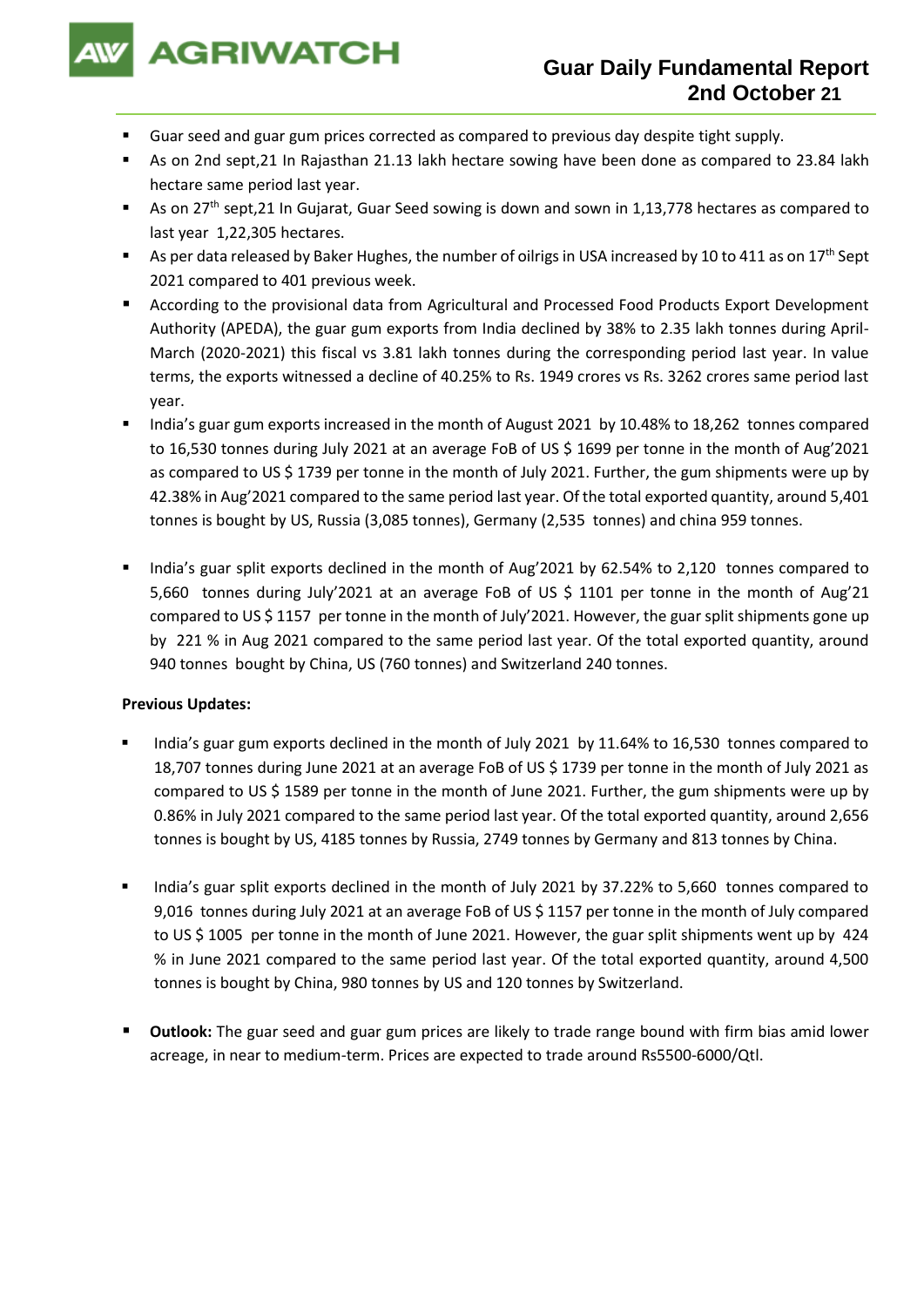

| NCDEX-FUTURES MARKET - Guar Seed |         |      |             |      |              |               |        |       |         |
|----------------------------------|---------|------|-------------|------|--------------|---------------|--------|-------|---------|
| <b>Contract</b>                  | $+/-$   | Open | <b>High</b> | Low  | <b>Close</b> | <b>Volume</b> | Change | ΟI    | Change  |
| <b>Oct-21</b>                    | $-0.63$ | 5870 | 5926        | 5779 | 5865         | 18430         | 6920   | 30545 | $-5780$ |
| <b>Nov-21</b>                    | $-0.17$ | 5858 | 5936        | 5800 | 5890         | 24010         | 15245  | 31340 | 5495    |

| NCDEX-FUTURES MARKET- Guar Gum |         |             |             |      |              |               |        |       |          |
|--------------------------------|---------|-------------|-------------|------|--------------|---------------|--------|-------|----------|
| <b>Contract</b>                | +/-     | <b>Open</b> | <b>High</b> | Low  | <b>Close</b> | <b>Volume</b> | Change | ΟI    | Change   |
| <b>Oct-21</b>                  | $-0.06$ | 9974        | 10168       | 9862 | 10022        | 7575          | 2645   | 18090 | $-8.710$ |
| <b>Nov-21</b>                  | $-0.08$ | 10055       | 10264       | 9965 | 10114        | 10995         | 6335   | 36675 | 7,320    |

| <b>Guar seed Stock Position &amp; EDD:</b> |                          |                   |               |                          |  |  |  |
|--------------------------------------------|--------------------------|-------------------|---------------|--------------------------|--|--|--|
|                                            | <b>Demat</b>             | <b>In-Process</b> | <b>Total</b>  | <b>EDD</b>               |  |  |  |
| <b>Stocks</b>                              | 30-Sep-21                | 30-Sep-21         | 30-Sep-<br>21 | 30-Sep-21                |  |  |  |
| <b>Bikaner</b>                             | 8907                     | 231               | 9138          | 8513                     |  |  |  |
| <b>Deesa</b>                               | $\overline{\phantom{0}}$ | ٠                 |               |                          |  |  |  |
| Sri Ganganagar                             | 1209                     | 10                | 1219          | 1209                     |  |  |  |
| Jodhpur                                    | 100                      | 217               | 317           | 90                       |  |  |  |
| <b>Nokha</b>                               | ۰                        | ۰                 |               | $\overline{\phantom{0}}$ |  |  |  |

| <b>Guar Gum Stock Position &amp; EDD:</b> |                |                   |               |            |  |  |  |  |
|-------------------------------------------|----------------|-------------------|---------------|------------|--|--|--|--|
|                                           | <b>Demat</b>   | <b>In-Process</b> | <b>Total</b>  | <b>EDD</b> |  |  |  |  |
| <b>Stocks</b>                             | 30-Sep-21      | 30-Sep-21         | 30-Sep-<br>21 | 30-Sep-21  |  |  |  |  |
| Deesa                                     | -              | ۰                 |               |            |  |  |  |  |
| <b>Bikaner</b>                            | 3323           |                   | 3323          | 3323       |  |  |  |  |
| Jodhpur                                   | 8664           |                   | 8664          | 9094       |  |  |  |  |
| <b>Nokha</b>                              | 4033           | 30                | 4063          | 4012       |  |  |  |  |
| Sri Ganganagar                            | 90             | -                 | 90            | 90         |  |  |  |  |
|                                           |                |                   |               | 1-Oct-21   |  |  |  |  |
| <b>Churi and Korma Prices:</b>            |                | 1-Oct-21          |               |            |  |  |  |  |
| <b>Commodity</b>                          | <b>Center</b>  |                   | Rs./75 kg.    |            |  |  |  |  |
| <b>Churi</b>                              | Jodhpur        | 2271              |               |            |  |  |  |  |
| Korma                                     | Jodhpur        | 3835.5            |               |            |  |  |  |  |
| <b>Churi</b>                              | Sri Ganganagar | 1800              |               |            |  |  |  |  |
| Korma                                     | Sri Ganganagar |                   |               | 2950       |  |  |  |  |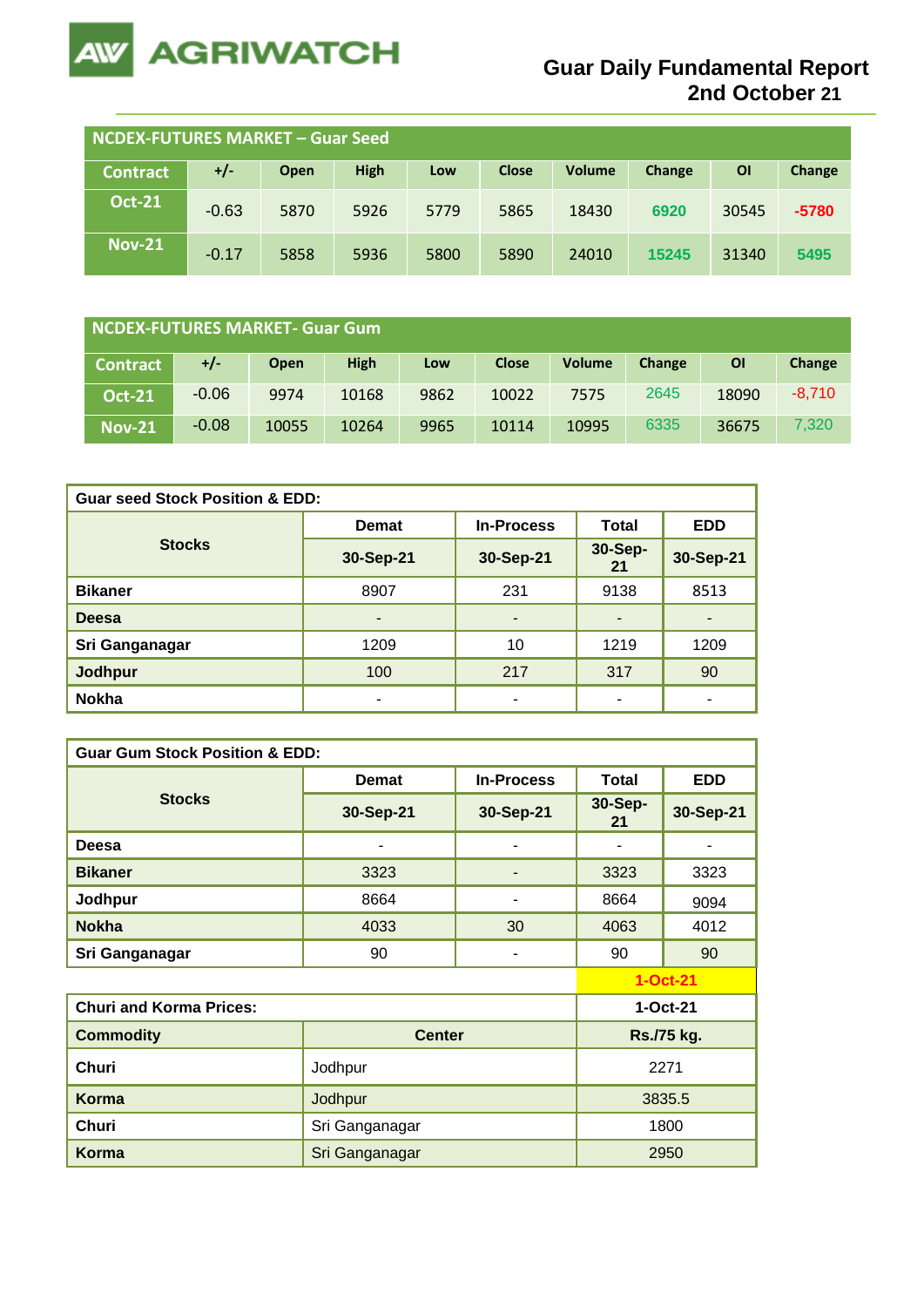

| <b>Guar Export Prices:</b>         | $1-Oct-21$                  | $1-Oct-21$    |               |
|------------------------------------|-----------------------------|---------------|---------------|
|                                    | <b>Variety</b>              | Value (Rs/Kg) | Value (\$/MT) |
| <b>Guargum/Split (Mundra Port)</b> |                             | 63            | 847           |
|                                    | 200 Mesh 5000<br><b>CPS</b> | 80            | 1076          |
| <b>Guargum Powder</b>              | 200 Mesh 3500<br><b>CPS</b> | 75            | 1009          |
|                                    | Meal 40%                    | 30            | 404           |
| <b>Guargum Meal</b>                | <b>Meal 50%</b>             | 43            | 578           |

| <b>Guar Seed Prices at Key Spot Markets:</b> |                 |                           |                |                        |                                                                                                                                                                                                                        |  |  |  |
|----------------------------------------------|-----------------|---------------------------|----------------|------------------------|------------------------------------------------------------------------------------------------------------------------------------------------------------------------------------------------------------------------|--|--|--|
| <b>Commodity</b>                             |                 |                           |                | <b>Prices (Rs/Qtl)</b> | <b>Change</b>                                                                                                                                                                                                          |  |  |  |
| <b>Guar Seed</b>                             | <b>District</b> | <b>Centre</b>             | $1-Oct-$<br>21 | <b>30-Sep-</b><br>21   |                                                                                                                                                                                                                        |  |  |  |
|                                              | Jodhpur         | Jodhpur (Loose)           | 5600           | 5650                   | $-50$                                                                                                                                                                                                                  |  |  |  |
|                                              |                 | Jodhpur(Delivery)         | 5880           | 5933                   | $-53$                                                                                                                                                                                                                  |  |  |  |
|                                              |                 | Sri-Ganganagar(Loose)     | 5600           | 5150                   | 450                                                                                                                                                                                                                    |  |  |  |
|                                              |                 | Sri-Ganganagar (Delivery) | 5750           | 5300                   | 450                                                                                                                                                                                                                    |  |  |  |
|                                              | Sri-Ganganagar  | Rawla (Loose)             | <b>NR</b>      | <b>NR</b>              | $\blacksquare$                                                                                                                                                                                                         |  |  |  |
|                                              |                 | Gharsana (Loose)          | <b>NA</b>      | <b>NA</b>              | $\blacksquare$                                                                                                                                                                                                         |  |  |  |
|                                              |                 | Raisinghnagar (Loose)     | <b>NA</b>      | <b>NA</b>              | $\blacksquare$<br>$-100$<br>$-105$<br><b>Unch</b><br><b>Unch</b><br>$-100$<br>$-105$<br>$-100$<br>$-400$<br>$-420$<br>$\blacksquare$<br>$\blacksquare$<br>50<br>$\blacksquare$<br>-<br>$-300$<br>$-315$<br><b>Unch</b> |  |  |  |
|                                              |                 | Bikaner (Loose)           | 5600           | 5700                   |                                                                                                                                                                                                                        |  |  |  |
| Rajasthan                                    |                 | <b>Bikaner (Delivery)</b> | 5880           | 5985                   |                                                                                                                                                                                                                        |  |  |  |
|                                              |                 | Nokha(Loose)              | 5700           | 5700                   |                                                                                                                                                                                                                        |  |  |  |
|                                              | <b>Bikaner</b>  | Nokha (Delivery)          | 5985           | 5985                   |                                                                                                                                                                                                                        |  |  |  |
|                                              |                 | Khajuwala (Loose)         | 5700           | 5800                   |                                                                                                                                                                                                                        |  |  |  |
|                                              |                 | Khajuwala (Delivery)      | 5985           | 6090                   |                                                                                                                                                                                                                        |  |  |  |
|                                              |                 | Lunkaransar (Loose)       | 5800           | 5900                   |                                                                                                                                                                                                                        |  |  |  |
|                                              |                 | Hanumangarh (Loose)       | 5300           | 5700                   |                                                                                                                                                                                                                        |  |  |  |
|                                              |                 | Hanumangarh (Delivery)    | 5565           | 5985                   |                                                                                                                                                                                                                        |  |  |  |
|                                              | Hanumangarh     | Nohar (Loose)             | <b>NR</b>      | <b>NR</b>              |                                                                                                                                                                                                                        |  |  |  |
|                                              |                 | Pilibanga (Loose)         | <b>NR</b>      |                        |                                                                                                                                                                                                                        |  |  |  |
|                                              | <b>Nagaur</b>   | Nagaur (Loose)            | 5750           | 5700                   |                                                                                                                                                                                                                        |  |  |  |
|                                              | <b>Churu</b>    | Churu (Delivery)          | <b>NR</b>      | <b>NR</b>              |                                                                                                                                                                                                                        |  |  |  |
|                                              | <b>Alwar</b>    | Alwar (Loose)             | <b>NR</b>      | <b>NR</b>              |                                                                                                                                                                                                                        |  |  |  |
|                                              | <b>Hisar</b>    | Adampur (Loose)           | 5800           | 6100                   |                                                                                                                                                                                                                        |  |  |  |
| Haryana                                      |                 | Adampur (Delivery)        | 6090           | 6405                   |                                                                                                                                                                                                                        |  |  |  |
|                                              | <b>Bhiwani</b>  | Bhiwani (Delivery)        | 5400           | 5400                   |                                                                                                                                                                                                                        |  |  |  |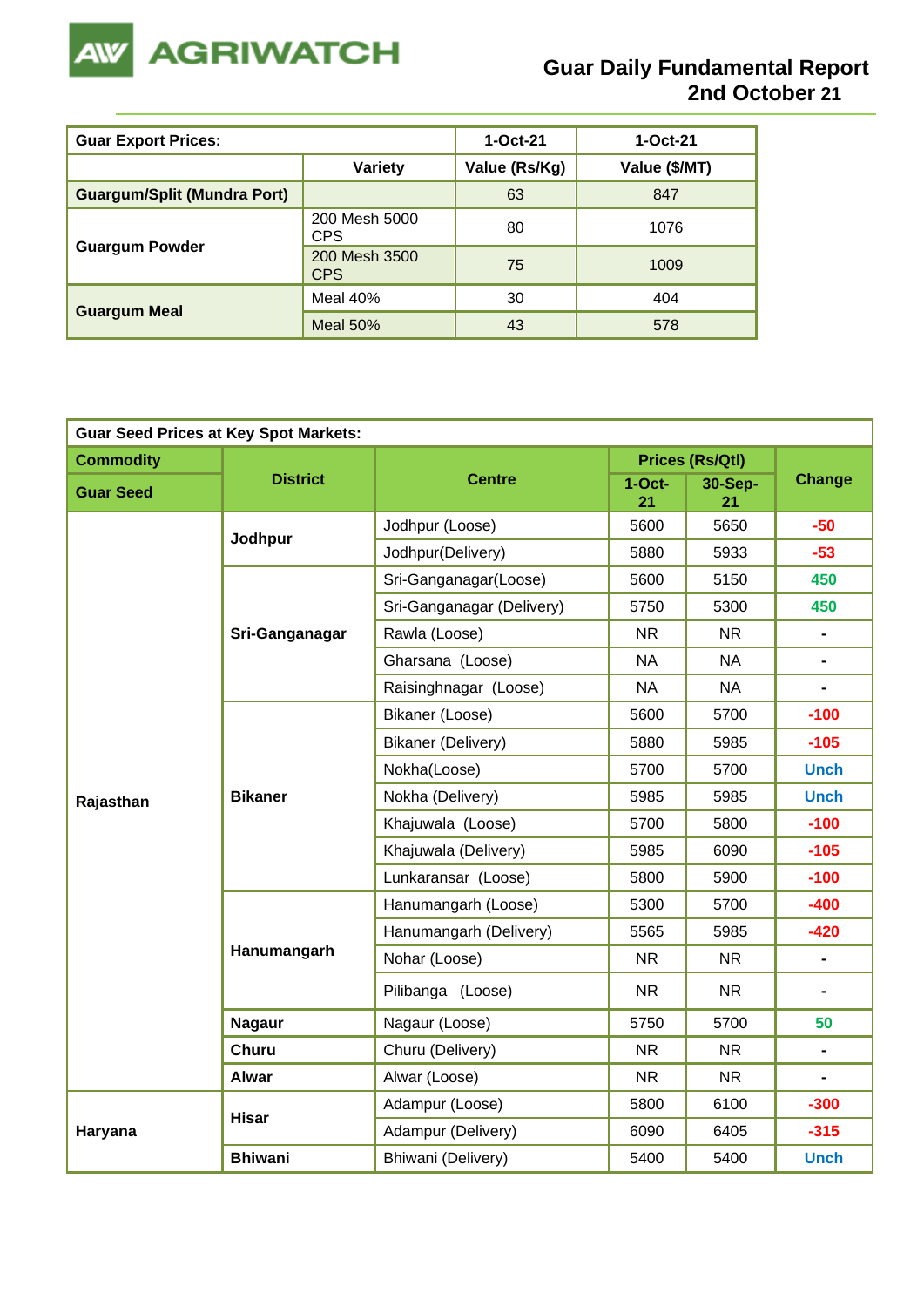

|                       |                    | Siwani (Loose)      | 5720      | 5900      | $-180$         |
|-----------------------|--------------------|---------------------|-----------|-----------|----------------|
|                       |                    | Sirsa (Loose)       | 5400      | 5600      | $-200$         |
|                       | <b>Sirsa</b>       | Dhabwali (Loose)    | <b>NR</b> | <b>NR</b> | $\blacksquare$ |
|                       |                    | Dhabwali (Delivery) | <b>NR</b> | <b>NR</b> | $\blacksquare$ |
|                       |                    | Ellanabad (Loose)   | <b>NR</b> | <b>NR</b> | $\blacksquare$ |
|                       | Fatehabad          | Fatehabad (Loose)   | 5600      | 5700      | $-100$         |
|                       | <b>Banaskantha</b> | Deesa (Loose)       | <b>NA</b> | <b>NA</b> | $\blacksquare$ |
| Gujarat               | <b>Patan</b>       | Patan (Loose)       | 5200      | 5460      | $-260$         |
|                       | Rajkot             | Rajkot (Loose)      | <b>NA</b> | <b>NA</b> | $\blacksquare$ |
|                       | Jamnagar           | Dhrol (Loose)       | <b>NA</b> | <b>NA</b> | $\blacksquare$ |
| <b>Madhya Pradesh</b> | <b>Gwalior</b>     | Dabra (Loose)       | <b>NA</b> | <b>NA</b> | $\blacksquare$ |
| <b>Guar Gum</b>       |                    |                     |           |           |                |
|                       | Jodhpur            | Jodhpur             | 10100     | 10000     | 100            |
| Rajasthan             | <b>Alwar</b>       | Alwar               | <b>NR</b> | <b>NR</b> | $\blacksquare$ |
|                       | Hanumangarh        | Nohar               | <b>NR</b> | <b>NR</b> | $\blacksquare$ |
|                       | <b>Bhiwani</b>     | <b>Bhiwani</b>      | 9500      | 9500      | <b>Unch</b>    |
|                       |                    | <b>Sirsa</b>        | 10000     | 10000     | <b>Unch</b>    |
| Haryana               | <b>Sirsa</b>       | Dhabwali            | <b>NR</b> | <b>NR</b> | $\blacksquare$ |
|                       |                    | Ellanabad           | <b>NR</b> | <b>NR</b> | $\blacksquare$ |
|                       | Fatehabad          | Fatehabad           | 10000     | 10000     | <b>Unch</b>    |

| <b>Guar Seed Arrivals in Key Centers</b> |                 |                |                            |               |                |  |  |
|------------------------------------------|-----------------|----------------|----------------------------|---------------|----------------|--|--|
| <b>Commodity</b>                         |                 | <b>Centre</b>  | <b>Arrivals (Quintals)</b> |               |                |  |  |
| <b>Guar Seed</b>                         | <b>District</b> |                | $1-Oct$ -<br>21            | 30-Sep-<br>21 | Change         |  |  |
|                                          | Jodhpur         | Jodhpur        | <b>NA</b>                  | NA.           | $\blacksquare$ |  |  |
|                                          |                 | Sri-Ganganagar | 300                        | 200           | 100            |  |  |
|                                          |                 | Rawla          | <b>NR</b>                  | NR.           |                |  |  |
|                                          | Sri-Ganganagar  | Gharsana       | <b>NA</b>                  | <b>NA</b>     | $\blacksquare$ |  |  |
|                                          |                 | Raisinghnagar  | <b>NA</b>                  | <b>NA</b>     | $\blacksquare$ |  |  |
|                                          |                 | <b>Bikaner</b> | 100                        | 200           | $-100$         |  |  |
|                                          | <b>Bikaner</b>  | Nokha          | 200                        | 200           | <b>Unch</b>    |  |  |
| Rajasthan                                |                 | Khajuwala      | 50                         | 30            | 20<br>$-300$   |  |  |
|                                          |                 | Lunkaransar    | 200                        | 500           |                |  |  |
|                                          |                 | Hanumangarh    | 250                        | 300           | $-50$          |  |  |
|                                          | Hanumangarh     | Nohar          | <b>NR</b>                  | <b>NR</b>     | $\blacksquare$ |  |  |
|                                          |                 | Pilibanga      | <b>NR</b>                  | <b>NR</b>     | $\blacksquare$ |  |  |
|                                          | <b>Nagaur</b>   | Nagaur         | <b>NA</b>                  | <b>NA</b>     | $\blacksquare$ |  |  |
|                                          | <b>Churu</b>    | Churu          | <b>NR</b>                  | NR            |                |  |  |